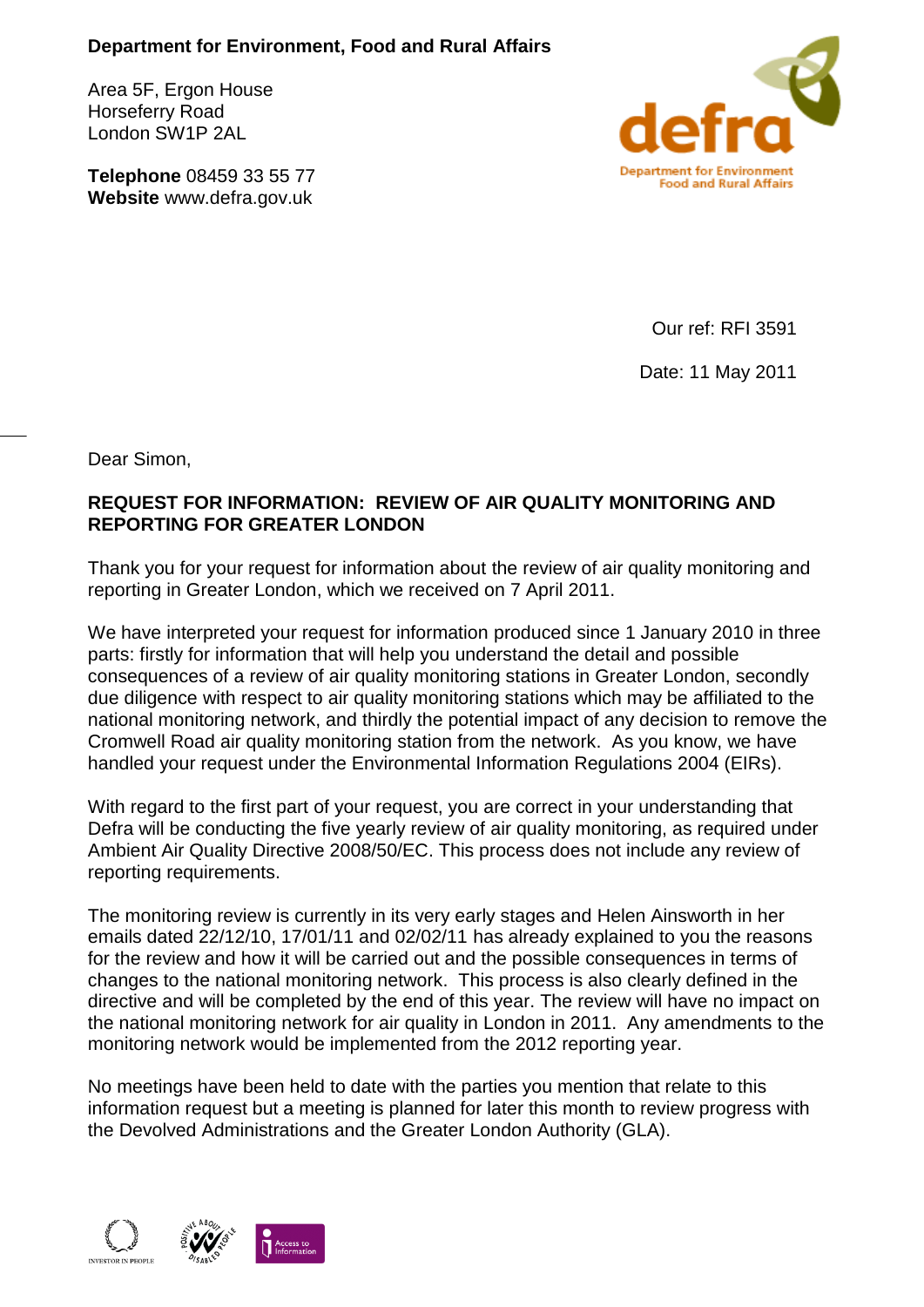The first part of your request also relates in part to material which is still in the course of completion as the monitoring review has only just begun, and to internal communications relating to those incomplete reports. This information is being withheld as it falls under the exception in Regulation 12(4)(d) of the EIRs, which relates to information which is unfinished or in the course of being completed, and the exception in Regulation 12(4)(e), which involves the disclosure of internal communications.

In applying these exceptions, we have had to balance the public interest in withholding the information against the public interest in disclosure. We recognise that there is a public interest in disclosure of information that informs the future siting of air quality monitoring stations across the capital at a time when certain air quality limits introduced to protect public health are still to be met.

On the other hand, there is a strong public interest in withholding the information because the release of incomplete information may lead to inaccurate conclusions being drawn about the location and viability of monitoring sites. This risks confusing the public and prejudicing the review at a time when we are working to communicate air quality information more clearly. This also risks drawing resources away from the review itself and potentially delaying a process that the Secretary of State has a statutory duty under the Air Quality Standards Regulations 2010 to complete at least every five years.

Therefore, we have concluded that in all the circumstances of the case, the information should be withheld. When the monitoring review is complete later this year, details of the review methodology and outcome and report to the European Commission will be placed in the public domain.

With regards to the second part of your request, any amendments to the monitoring network as a result of the review will be subject to due diligence. If monitoring stations owned by local authorities are recommended to be added to the network (regardless of whether they are near waste sites or not) then correspondence with them would be required to negotiate and put in place an agreement between the two parties to share the facilities for the foreseeable future and ideally for at least the next five years. To this effect due diligence around the sustainability of the station practically and financially would be assessed.

With regards to the third part of your request, should the Cromwell Road station be deaffiliated from the national network then it would be for the local authority to decide whether or not to continue monitoring at that location. The local authority may decide not to replace the monitoring station at all and I attach email correspondence between Defra and the London Borough of Kensington and Chelsea who have recently asked about the future of the station. Please see Annex A to this letter for copyright information.

As we have previously informed you, the current situation with the Cromwell Road site included means our monitoring network does not fully meet the detailed siting criteria of the Directive and therefore changes are likely to be recommended to ensure that our monitoring is compliant. The potential impact of de-affiliating the station will be that we have a compliant monitoring network. We will review site numbers to ensure we have the required number of compliant traffic sites in London.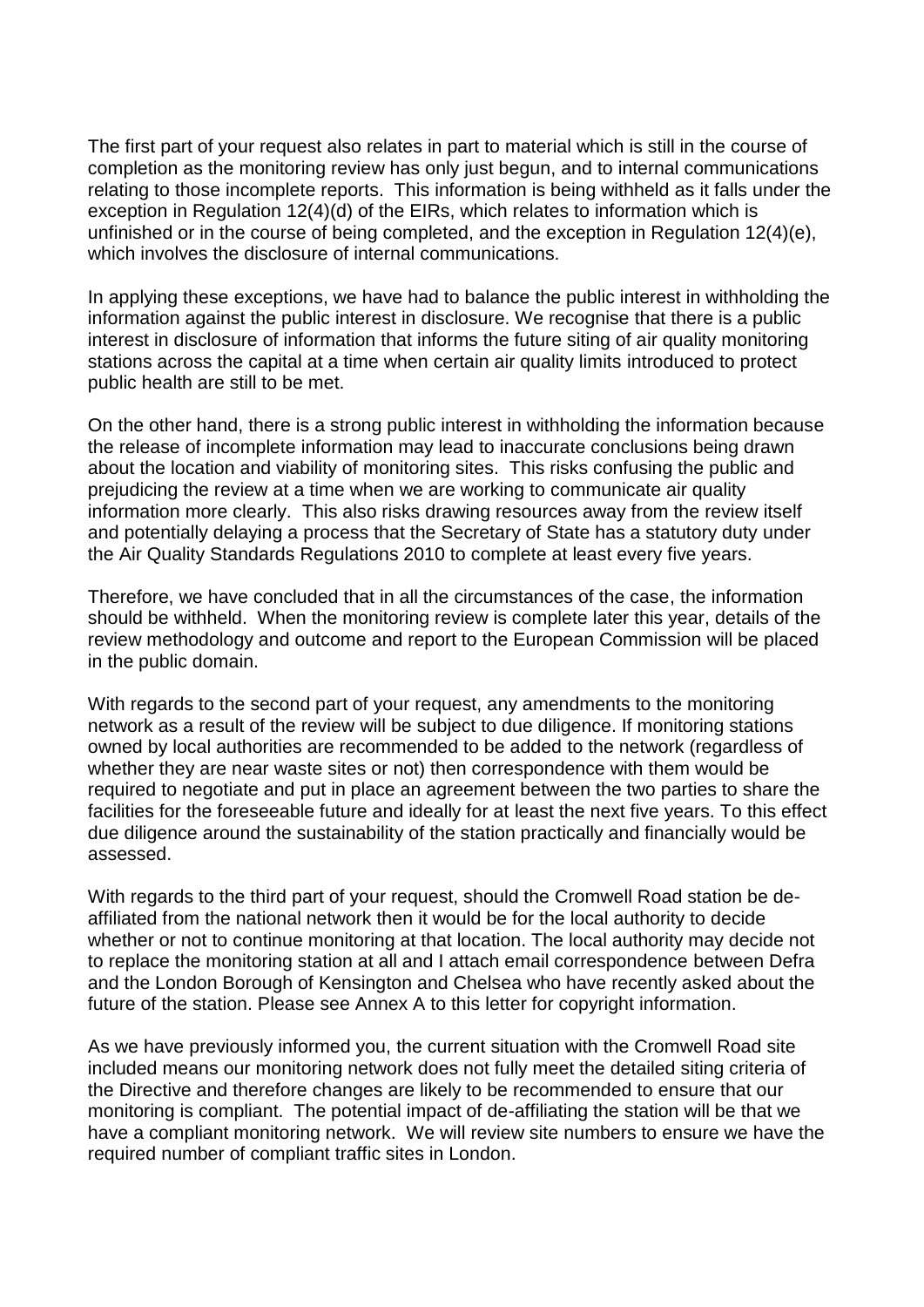I also attach an annex (Annex B) giving contact details should you be unhappy with the service you have received.

If you have any queries about this letter, please contact me.

Yours sincerely

#### **STUART GIBBONS**